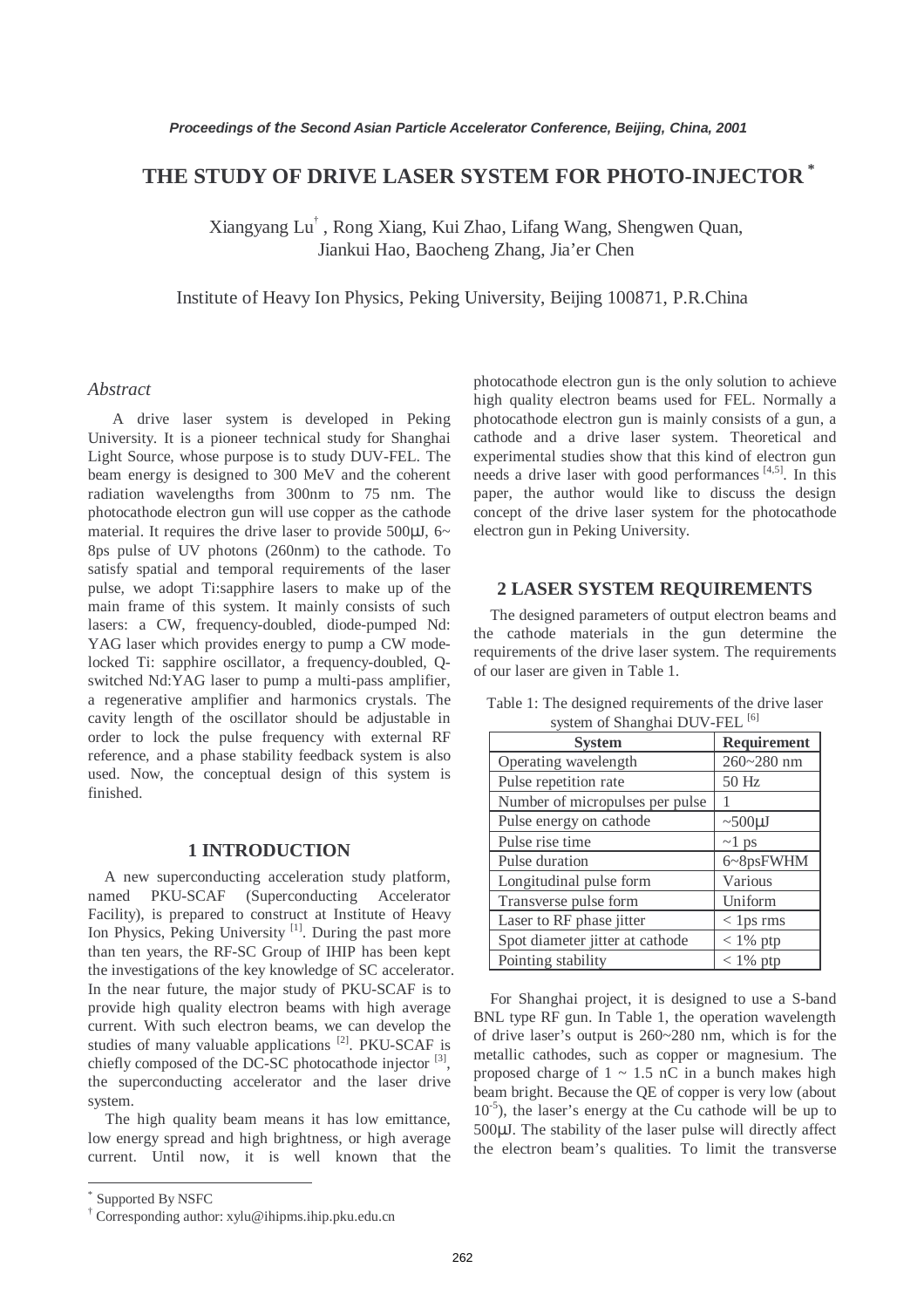emittance of the electron beam down to few  $\pi$  mm-mrad, people need both geometry and position stability of the spot on the cathode better than 1%, and the timing stability is less than 1  $ps^{[7]}$ . Those stability requirements are also necessary for depressing beam energy spread.

#### **3 LASER SYSTEM DESCRIPTION**

This laser system is hoped to be a reliable one and can be finished in a short developing period, so we will choose available commercial lasers to assemble the system. Fig.1 is the schematic drawing of the system.

As we have said, the lasers in this system are mainly commercial productions. We choose a Ti:sapphire oscillator (for instance, Tsunami<sup> $TM^{[8]}$ </sup>) to produce the seed laser, because Ti:sapphire laser can provide enough bandwidth for the post pulse shaping. Tsunami<sup>™</sup> is a  $CW$ model-locked oscillator and is pumped by a CW, frequency-doubled, diode-pumped Nd:YAG laser

 $(Millennia<sup>TM</sup>)$ . The average output power of a standard Millennia-pumped Tsunami is about 750 mW, and its pulse width is less than 80 fs.

The seed laser is then amplified by a Ti:sapphire regenerative amplifier (Spitfire<sup>™)</sup>, pumped by a frequency-doubled diode-pumped Nd:YLF laser  $(Evolution^{TM})$ , and a multi-pass amplifier, which is pumped by a Q-switched, frequence-doubled Nd:YAG laser. The CPA technique  $[8]$  is adopted in the multi-pass amplifier to avoid the damage to the Ti:sapphire crystal by the ultra high power. After the amplification process, the laser pulse energy will be 15 to 20 mJ, and the pulse width will be  $6 \sim 8$  ps. We use a spatial flattener to get the uniform transverse pulse profile. There are two BBO crystals used for the frequency tripling. Then, the laser of 260nm, 500µJ/pulse can be used for the cathode. A combination of focus lens and apertures controls the spot size and the spatial jitter.



Figure 1: The schematic drawing of the drive laser system

In this system, the timing is stabilized twice. We will use CLX1100 $^{[9]}$  (Time Bandwidth Products, Inc.) as the first stage. CLX1100 measures the phase/frequency offset between laser pulse and the reference clock signal, and adjusts the cavity length to maintain a constant relation between the two signals. CLX1000 series has been used in many laboratories and believed to have the ability to control the timing stability within 1ps. The second stage consists of a picomotor-driven prism to turn the light pass range, a fast diode to pick up the laser pulse signal and the associated feed back control device. This stage is

used to compensate the long-term drift and also can adjust the phase of laser pulse referring to the RF.

### **4 DISCUSSION**

The demands of high peak current and copper cathode deliver the requirement of high pulse energy. To improve the RF utilization efficiency, people are trying to increase the pulse repetition rate. Those two factors combined together lead us to face a big challenge. The repetition rate of BNL DUV-FEL is 10 Hz<sup>[10]</sup>. The people of LCLS hope the rate can reach 120 Hz  $^{[7]}$ , but until PAC2001,